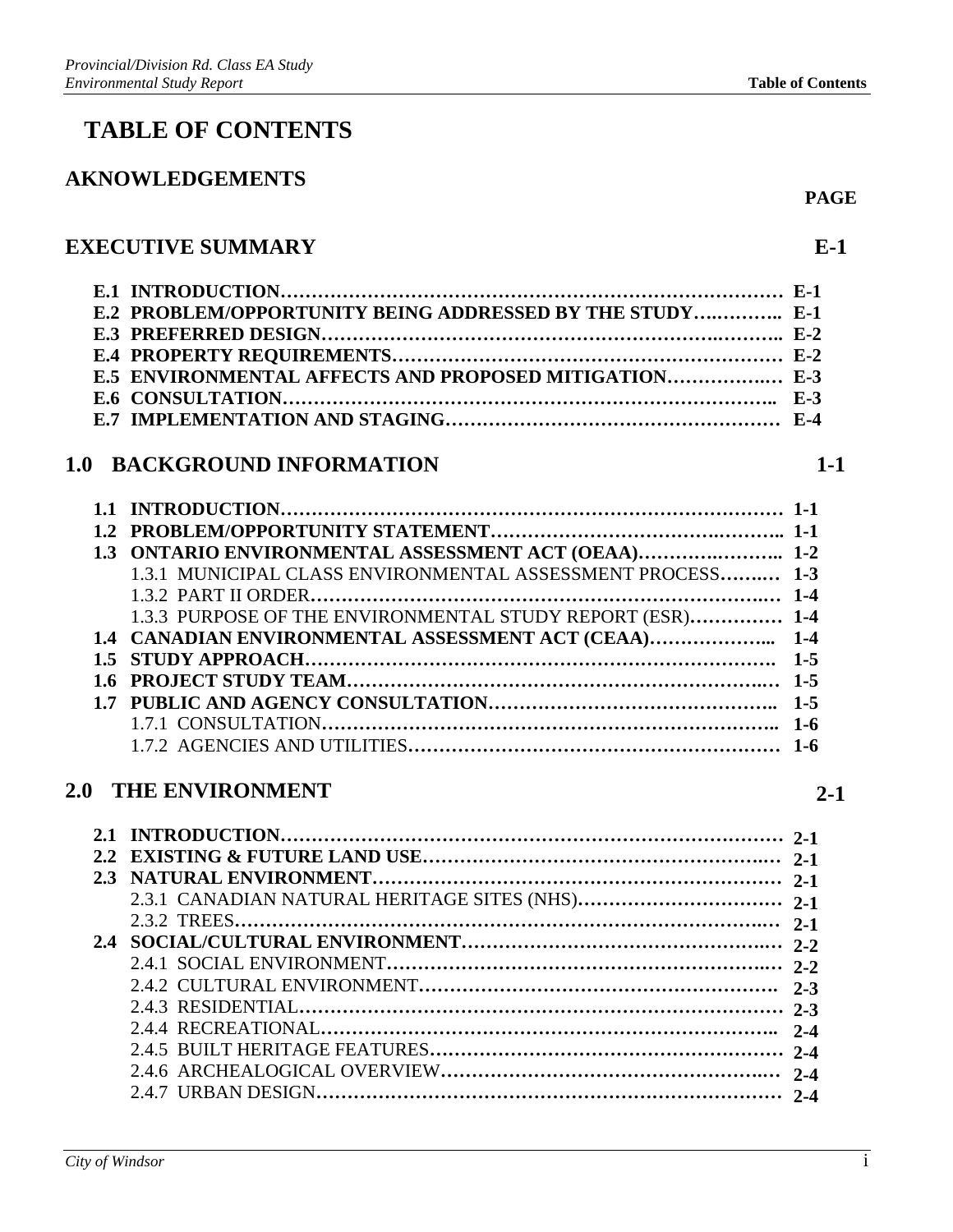| 3.0 | <b>EVALUATION OF ALTERNATIVE SOLUTION AND</b>                   |         |
|-----|-----------------------------------------------------------------|---------|
|     | <b>SELECTION OF RECOMMENDED DESIGN</b>                          | $3-1$   |
|     |                                                                 |         |
|     |                                                                 |         |
|     |                                                                 |         |
|     |                                                                 |         |
|     | 3.1.3 THREE-LANES PLUS SIDEWALKS AND BIKE LANES 3-1             |         |
|     | 3.1.4 FOUR-LANES PLUS SIDEWALKS AND BIKE LANES 3-1              |         |
|     | 3.1.5 FOUR-LANES WITH MEDIAN PLUS SIDEWALKS, AND BIKE LANES 3-2 |         |
|     |                                                                 |         |
|     |                                                                 |         |
|     | 3.2.1                                                           |         |
|     | 3.2.2                                                           |         |
|     | 3.2.3                                                           |         |
|     | 3.2.4                                                           |         |
|     |                                                                 |         |
|     |                                                                 |         |
|     |                                                                 |         |
|     |                                                                 |         |
|     |                                                                 |         |
|     |                                                                 |         |
|     |                                                                 |         |
|     |                                                                 |         |
|     |                                                                 |         |
|     | <b>4.0 PREFERRED DESIGN</b>                                     | $4 - 1$ |
|     |                                                                 |         |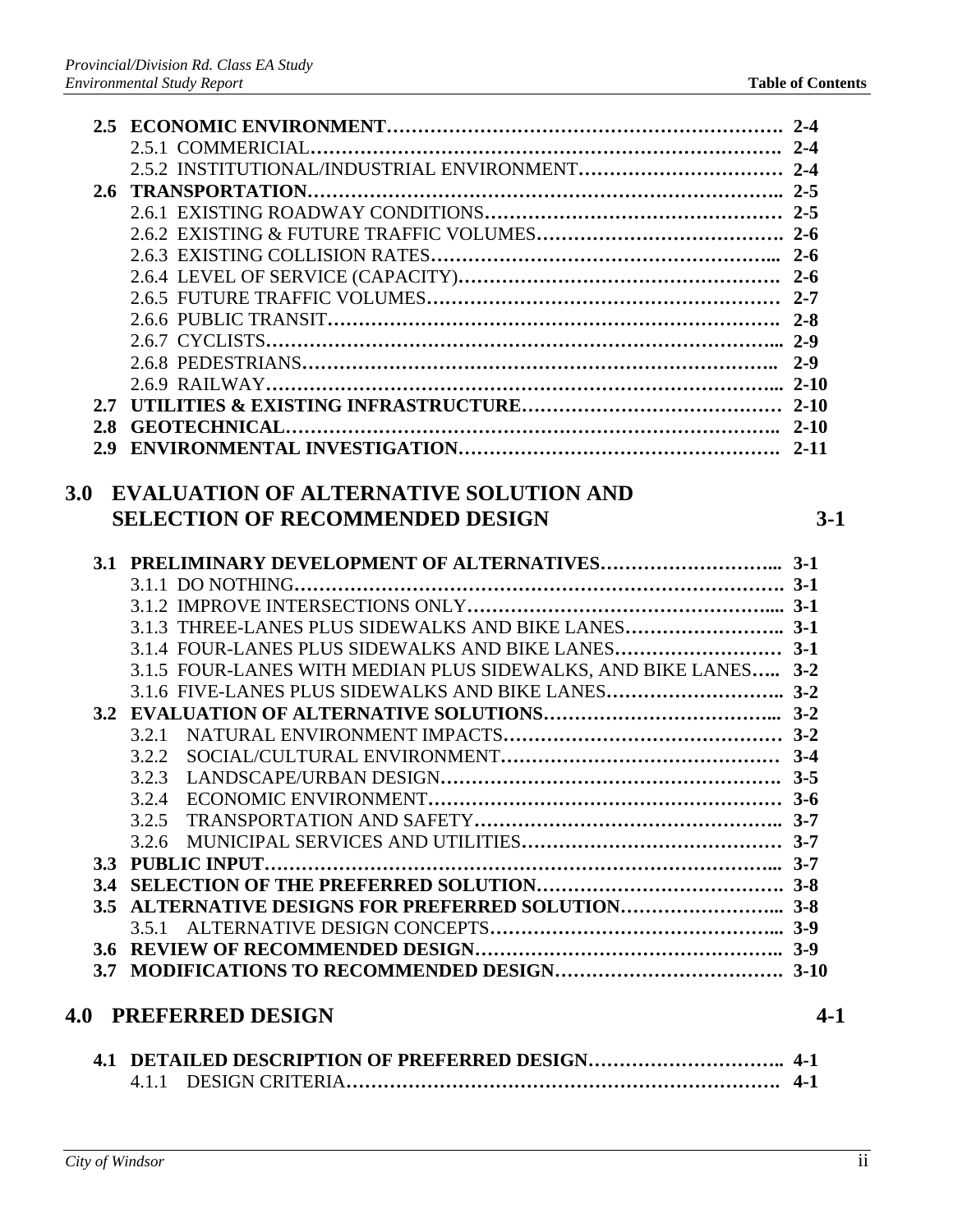|     |       | 4.1.1a PROVINCIAL/DIVISION ROAD – SYDNEY AVE. TO WALKER RD 4-1            |  |
|-----|-------|---------------------------------------------------------------------------|--|
|     |       | 4.1.1b DIVISION RD. – BETWEEN CABANA RD. EAST & MARENTETTE                |  |
|     |       |                                                                           |  |
|     |       |                                                                           |  |
|     |       | 4.1.1d 6 <sup>TH</sup> CONCESSION ROAD – DRTP RAIL TO CABANA RD. EAST 4-4 |  |
|     |       |                                                                           |  |
|     |       |                                                                           |  |
|     |       |                                                                           |  |
|     |       |                                                                           |  |
|     |       |                                                                           |  |
|     |       |                                                                           |  |
|     |       | 4.3 PRELIMINARY CONSTRUCTION PHASING & COST ESTIMATES 4-6                 |  |
| 4.4 |       | POTENTIAL ENVIRONMENTAL CONDITIONS & MITIGATING                           |  |
|     |       |                                                                           |  |
|     |       |                                                                           |  |
|     |       |                                                                           |  |
|     | 4.4.3 |                                                                           |  |
|     | 4.4.4 |                                                                           |  |
|     | 4.4.5 |                                                                           |  |
|     |       |                                                                           |  |
|     |       |                                                                           |  |

## **APPENDICES**

| <b>APPENDIX A:</b> | <b>COUNCIL REPORTS</b>              |
|--------------------|-------------------------------------|
| <b>APPENDIX B:</b> | <b>TERMS OF REFERENCE</b>           |
| <b>APPENDIX C:</b> | <b>CONTACT LISTS</b>                |
| <b>APPENDIX D:</b> | <b>PUBLIC INFORMATION CENTRE #1</b> |
| <b>APPENDIX E:</b> | <b>PUBLIC INFORMATION CENTRE #2</b> |
| <b>APPENDIX F:</b> | <b>PUBLIC COMMENTS</b>              |
| <b>APPENDIX G:</b> | <b>MEETING MINUTES</b>              |
| <b>APPENDIX H:</b> | <b>TRAFFIC ASSESSMENT</b>           |
| <b>APPENDIX I:</b> | <b>NOISE IMPACT STUDY</b>           |
| <b>APPENDIX J:</b> | <b>TREE INVENTORY</b>               |
| <b>APPENDIX K:</b> | <b>UTILITIES</b>                    |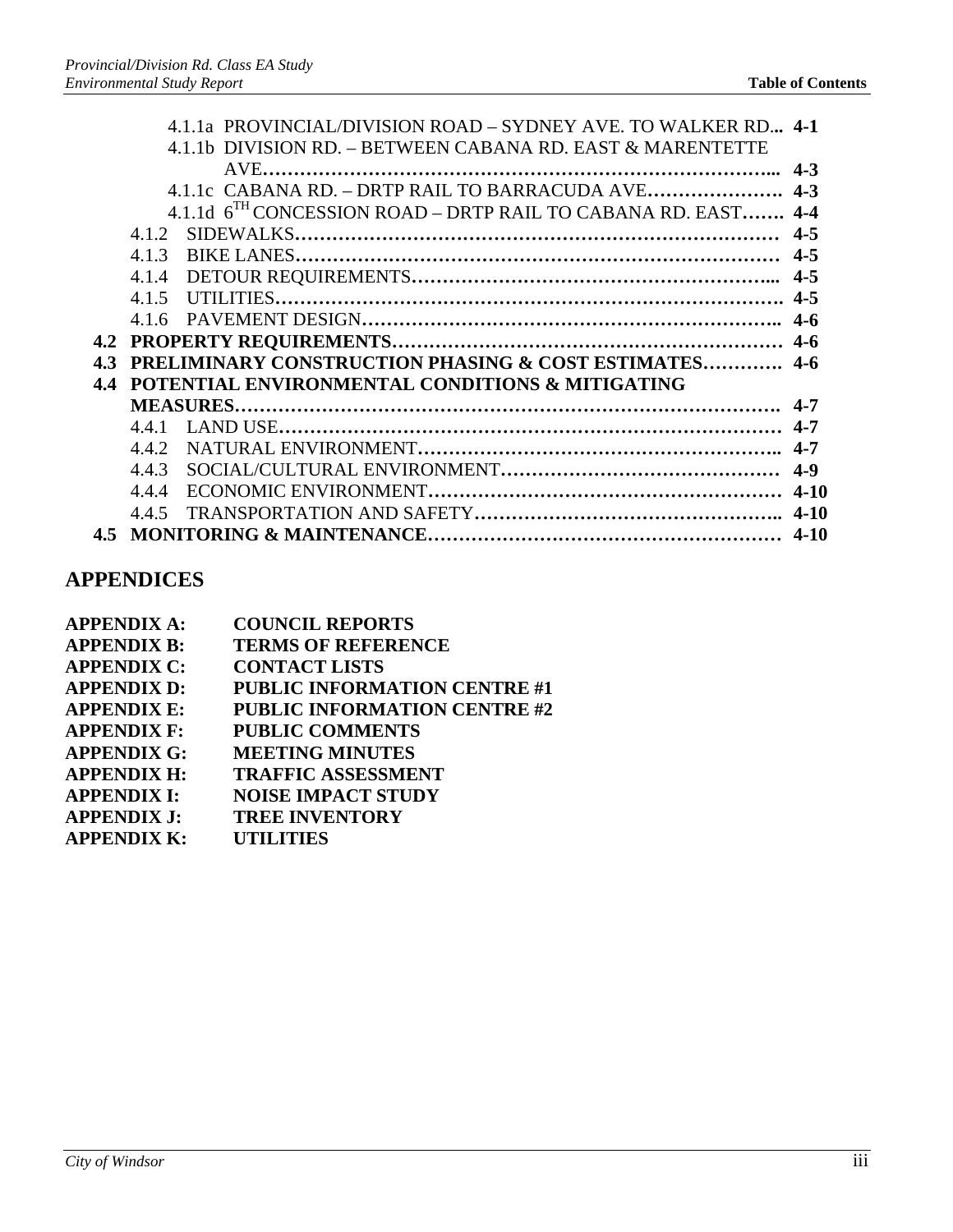## **LIST OF FIGURES**

#### **FOLLOWING PAGE**

| <b>FIGURE 1.0</b>  |                                                     |  |
|--------------------|-----------------------------------------------------|--|
| <b>FIGURE 2.0</b>  | MUNICIPAL CLASS EA PLANNING AND DESIGN PROCESS 1-3  |  |
| <b>FIGURE 3.0</b>  |                                                     |  |
| <b>FIGURE 4.0</b>  |                                                     |  |
| <b>FIGURE 5.0a</b> | PROVINCIAL/DIVISIONS RD. - BETWEEN SYDNEY AVE. AND  |  |
|                    |                                                     |  |
| <b>FIGURE 5.0b</b> | DIVISION RD. – BETWEEN CABANA RD. EAST AND          |  |
|                    |                                                     |  |
| <b>FIGURE 5.0c</b> | CABANA RD. – DRTP RAIL TO BARRACUDA AVE. CROSS      |  |
|                    |                                                     |  |
| <b>FIGURE 5.0d</b> | $6TH$ CONCESSION RD. – DRTP RAIL TO CABANA RD. EAST |  |
|                    |                                                     |  |
| <b>FIGURE 6.0</b>  |                                                     |  |